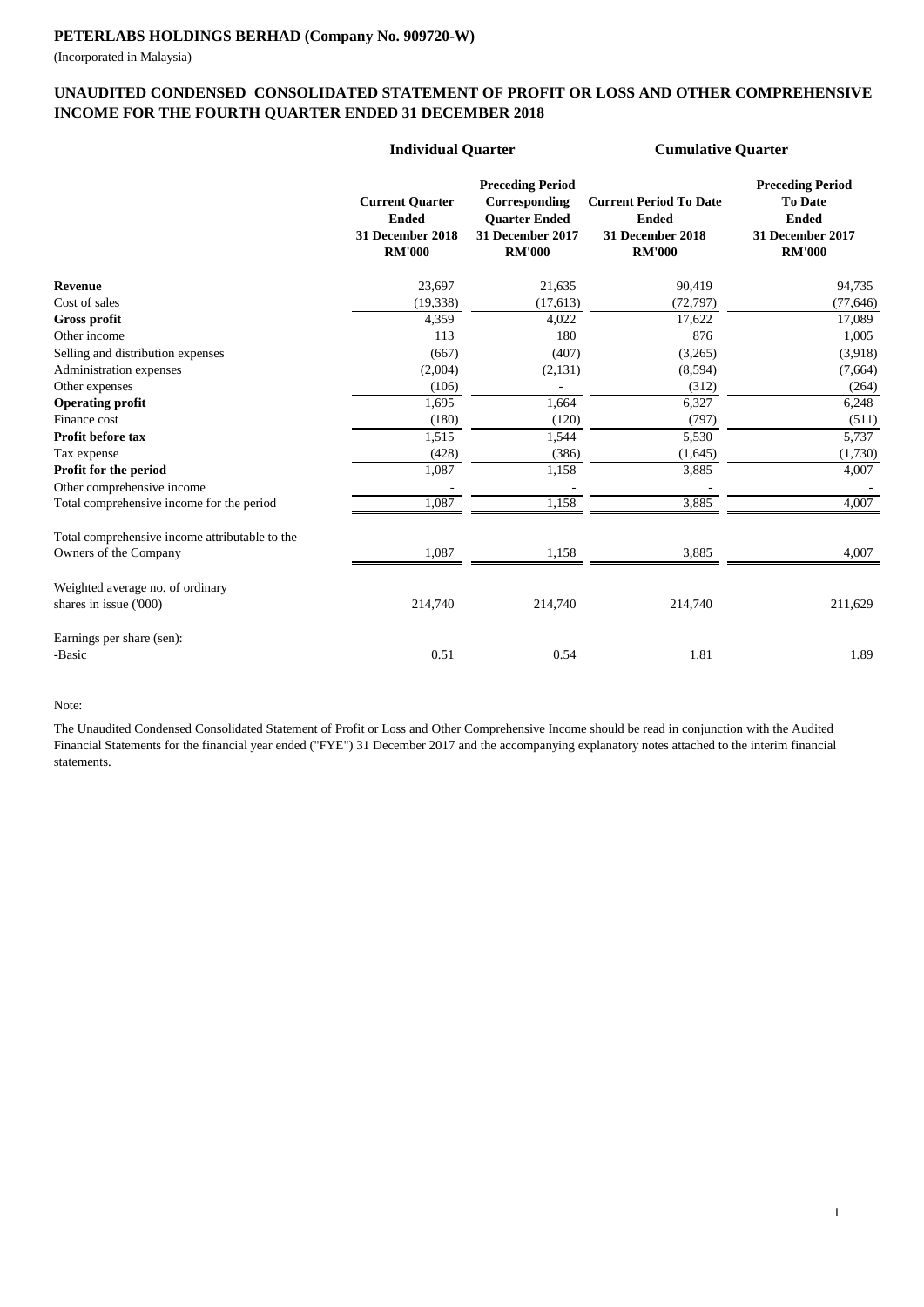(Incorporated in Malaysia)

# **AS AT 31 DECEMBER 2018 UNAUDITED CONDENSED CONSOLIDATED STATEMENT OF FINANCIAL POSITION**

|                                                                                   | <b>Unaudited</b><br>As at<br>31 December 2018 | <b>Audited</b><br>As at<br>31 December 2017 |
|-----------------------------------------------------------------------------------|-----------------------------------------------|---------------------------------------------|
|                                                                                   | <b>RM'000</b>                                 | <b>RM'000</b>                               |
| <b>ASSETS</b>                                                                     |                                               |                                             |
| <b>Non-current asset</b>                                                          |                                               |                                             |
| Property, plant and equipment                                                     | 17,678<br>17,678                              | 18,711<br>18,711                            |
|                                                                                   |                                               |                                             |
| <b>Current assets</b>                                                             |                                               |                                             |
| Inventories                                                                       | 25,503                                        | 17,239                                      |
| Trade receivables                                                                 | 23,132                                        | 23,458                                      |
| Other receivables                                                                 | 810                                           | 2,443                                       |
| Tax recoverable                                                                   | 169                                           | 38                                          |
| Cash and bank balances                                                            | 5,595                                         | 7,033                                       |
|                                                                                   | 55,209                                        | 50,211                                      |
| <b>TOTAL ASSETS</b>                                                               | 72,887                                        | 68,922                                      |
| <b>EQUITY AND LIABILITIES</b><br>Equity attributable to owners of the Company     |                                               |                                             |
| Share capital                                                                     | 27,459                                        | 27,459                                      |
| Unappropriated profits                                                            | 20,878                                        | 18,282                                      |
| <b>Total equity</b>                                                               | 48,337                                        | 45,741                                      |
| <b>Non-current liabilities</b>                                                    |                                               |                                             |
| Finance lease liabilities                                                         | 918                                           | 811                                         |
| Borrowings                                                                        | 3,444                                         | 4,380                                       |
| Deferred tax liabilities                                                          | 472                                           | 711                                         |
|                                                                                   | 4,834                                         | 5,902                                       |
| <b>Current liabilities</b>                                                        |                                               |                                             |
| Trade payables                                                                    | 7,787                                         | 4,261                                       |
| Other payables                                                                    | 5,991                                         | 4,225                                       |
| Finance lease liabilities                                                         | 404                                           | 288                                         |
| <b>Borrowings</b>                                                                 | 4,965                                         | 8,342                                       |
| Tax payable                                                                       | 569                                           | 163                                         |
|                                                                                   | 19,716                                        | 17,279                                      |
| <b>Total liabilities</b>                                                          | 24,550                                        | 23,181                                      |
| <b>TOTAL EQUITY AND LIABILITIES</b>                                               | 72,887                                        | 68,922                                      |
| Net assets per share attributable to ordinary equity holders of the Company (sen) | 22.51                                         | 21.30                                       |

Note:

The Unaudited Condensed Consolidated Statement of Financial Position should be read in conjunction with the Audited Financial Statements for the FYE 31 December 2017.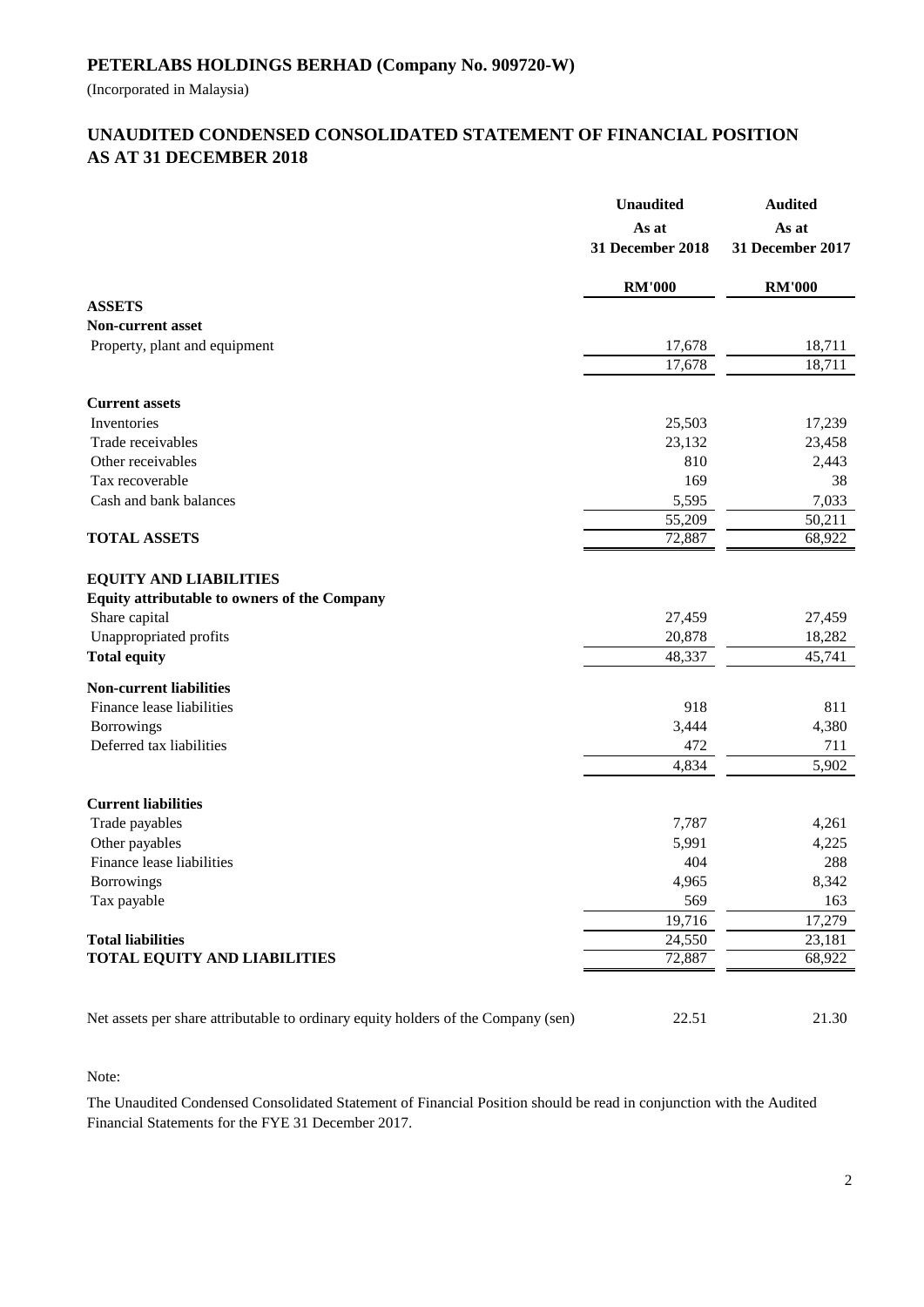(Incorporated in Malaysia)

#### **FOR THE FOURTH QUARTER ENDED 31 DECEMBER 2018 UNAUDITED CONDENSED CONSOLIDATED STATEMENT OF CHANGES IN EQUITY**

|                                                                                                                    | <b>Attributable to Equity Holders of the Company</b> |                                          |                                           |                                         |  |
|--------------------------------------------------------------------------------------------------------------------|------------------------------------------------------|------------------------------------------|-------------------------------------------|-----------------------------------------|--|
|                                                                                                                    | Non-Distributable                                    |                                          | <b>Distributable</b>                      |                                         |  |
|                                                                                                                    | <b>Share</b><br>Capital<br><b>RM'000</b>             | <b>Share</b><br>Premium<br><b>RM'000</b> | Unappropriated<br>Profit<br><b>RM'000</b> | <b>Total</b><br>equity<br><b>RM'000</b> |  |
| At 1 January 2018                                                                                                  | 27,459                                               |                                          | 18,282                                    | 45,741                                  |  |
| Total comprehensive income<br>for the financial period                                                             |                                                      |                                          | 3.885                                     | 3,885                                   |  |
| Dividend of RM0.6 sen per share in respect of financial year<br>ended 31 December 2017 and paid on 9 February 2018 |                                                      |                                          | (1,289)                                   | (1,289)                                 |  |
| At 31 December 2018 (Unaudited)                                                                                    | 27,459                                               | ÷                                        | 20,878                                    | 48,337                                  |  |
| At 1 January 2017                                                                                                  | 20,680                                               | 4,477                                    | 14,275                                    | 39,432                                  |  |
| Special Bumiputera Issue                                                                                           | 2,302                                                |                                          |                                           | 2,302                                   |  |
| Adjustment for effect of Companies Act 2016 (Note A)                                                               | 4,477                                                | (4, 477)                                 |                                           |                                         |  |
| Total comprehensive income<br>for the financial period                                                             |                                                      |                                          | 4,007                                     | 4,007                                   |  |
| At 31 December 2017 (Audited)                                                                                      | 27,459                                               | $\overline{\phantom{0}}$                 | 18,282                                    | 45,741                                  |  |

#### **Note A**

With the Companies Act 2016 ("New Act") coming into effect on 31 January 2017, the credit standing in the share premium account of RM4.477 million has been transferred to the share capital account. Pursuant to subsection 618 (3) of the New Act, the Group may exercise its right to use the credit amounts being transferred from share premium account within 24 months after the commencement of the New Act. The Board of Directors will not make any decision to use the credit amounts of share premium account.

Note:

The Unaudited Condensed Consolidated Statement of Changes In Equity should be read in conjunction with the Audited Financial Statements for the FYE 31 December 2017.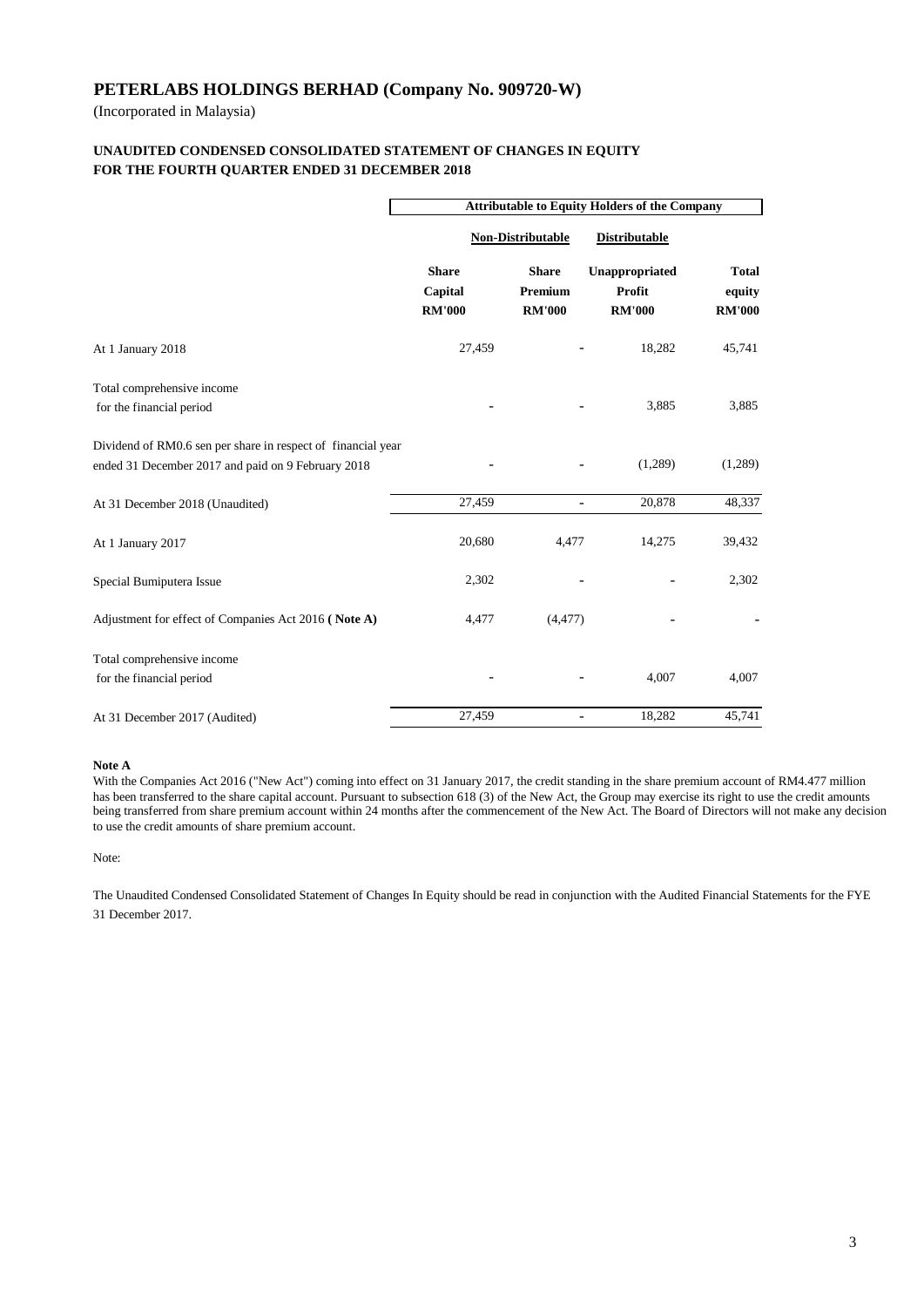(Incorporated in Malaysia)

# **UNAUDITED CONDENSED CONSOLIDATED STATEMENT OF CASH FLOWS FOR THE FOURTH QUARTER ENDED 31 DECEMBER 2018**

|                                                                 | <b>Current Period</b><br><b>To Date Ended</b><br>31 December 2018<br>(Unaudited)<br><b>RM'000</b> | <b>Preceding Year</b><br>Corresponding<br><b>Period Ended</b><br>31 December 2017<br>(Audited)<br><b>RM'000</b> |
|-----------------------------------------------------------------|---------------------------------------------------------------------------------------------------|-----------------------------------------------------------------------------------------------------------------|
| <b>OPERATING ACTIVITIES</b>                                     |                                                                                                   |                                                                                                                 |
| Profit before tax                                               | 5,530                                                                                             | 5,737                                                                                                           |
| Adjustments for:-                                               |                                                                                                   |                                                                                                                 |
| - Non cash items                                                | 1,675                                                                                             | 1,213                                                                                                           |
| - Non-operating items                                           | 701                                                                                               | 398                                                                                                             |
| Operating profit before working capital changes                 | 7,906                                                                                             | 7,348                                                                                                           |
| Changes in working capital                                      |                                                                                                   |                                                                                                                 |
| Inventories                                                     | (8,212)                                                                                           | (5,612)                                                                                                         |
| Receivables                                                     | 1,979                                                                                             | 189                                                                                                             |
| Payables                                                        | 5,307                                                                                             | (410)                                                                                                           |
| <b>Bill</b> payables                                            | (3, 429)                                                                                          | 1,672                                                                                                           |
| <b>Cash generated from operations</b>                           | 3,551                                                                                             | 3,187                                                                                                           |
| Tax expense paid                                                | (1,715)                                                                                           | (1,466)                                                                                                         |
| Tax refunded                                                    | 106                                                                                               | 150                                                                                                             |
| Interest received                                               | 94                                                                                                | 113                                                                                                             |
| Interest paid                                                   | (417)                                                                                             | (161)                                                                                                           |
| Net cash from operating activities                              | 1,619                                                                                             | 1,823                                                                                                           |
| <b>INVESTING ACTIVITIES</b>                                     |                                                                                                   |                                                                                                                 |
| Purchase of property, plant and equipment                       | (201)                                                                                             | (1,160)                                                                                                         |
| Proceed from disposal of property, plant and equipment          | 23                                                                                                | 54                                                                                                              |
| Net cash used in investing activities                           | (178)                                                                                             | (1,106)                                                                                                         |
| <b>FINANCING ACTIVITIES</b>                                     |                                                                                                   |                                                                                                                 |
| Dividend paid on ordinary shares                                | (1,289)                                                                                           |                                                                                                                 |
| Proceeds from special bumiputera issue                          |                                                                                                   | 2,302                                                                                                           |
| Interest paid                                                   | (380)                                                                                             | (350)                                                                                                           |
| Repayment of term loan                                          | (884)                                                                                             | (889)                                                                                                           |
| Repayment of finance lease liabilities                          | (344)                                                                                             | (315)                                                                                                           |
| Net cash (used in) / from financing activities                  | (2,897)                                                                                           | 748                                                                                                             |
| <b>Net Changes In Cash And Cash Equivalents</b>                 | (1, 456)                                                                                          | 1,465                                                                                                           |
| <b>Effect of exchange rate changes</b>                          | 18                                                                                                |                                                                                                                 |
| <b>Cash And Cash Equivalents At The Beginning Of The Period</b> | 7,033                                                                                             | 5,568                                                                                                           |
| Cash And Cash Equivalents At The End Of The Period              | 5,595                                                                                             | 7,033                                                                                                           |

Note:

The Unaudited Condensed Consolidated Statement of Cash Flows should be read in conjunction with the Audited Financial Statements for the FYE 31 December 2017.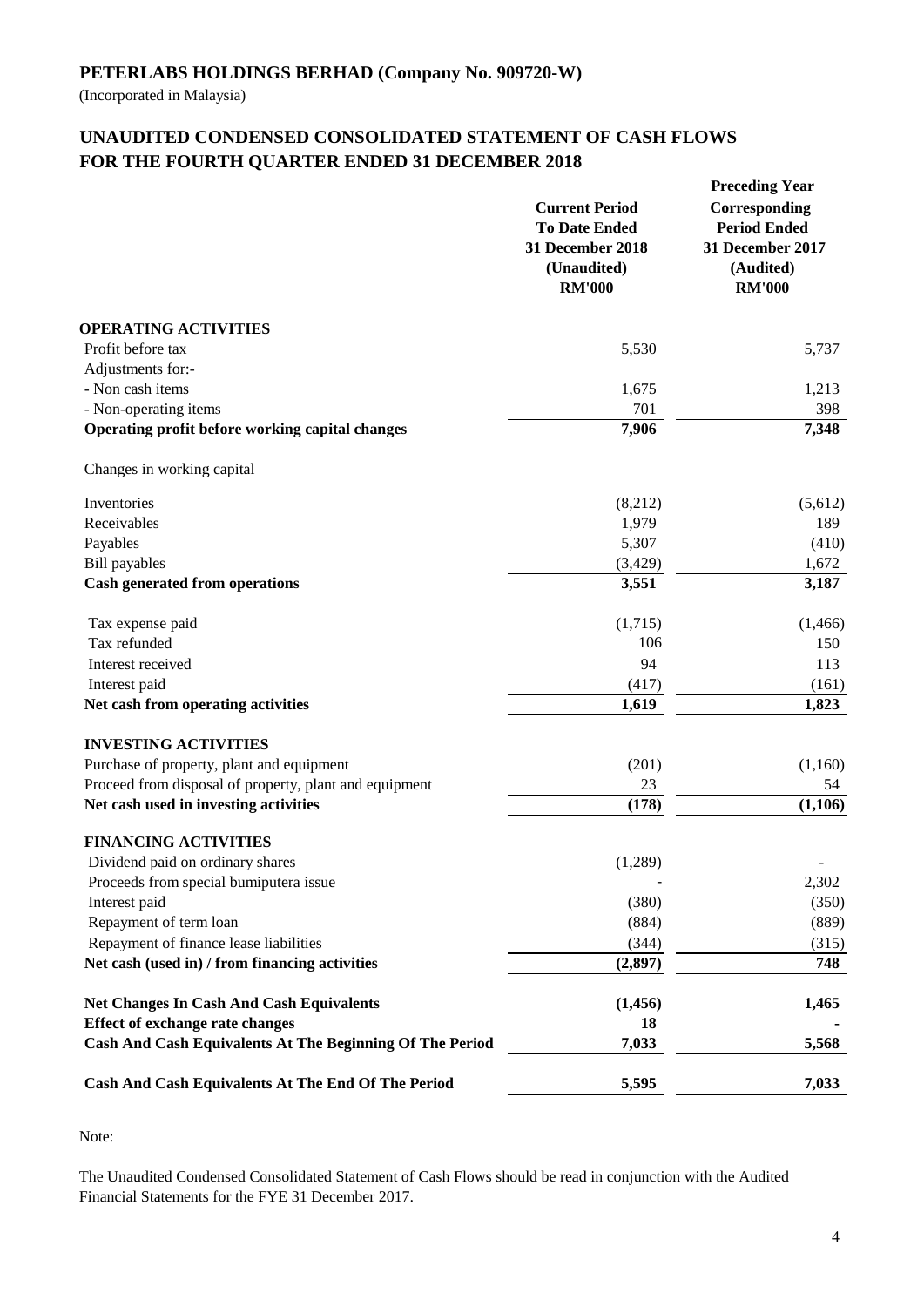### **QUARTERLY REPORT FOR THE FOURTH QUARTER ENDED 31 DECEMBER 2018**

#### **NOTES TO THE INTERIM REPORT FOR THE FINANCIAL PERIOD ENDED 31 DECEMBER 2018**

#### **A: EXPLANATORY NOTES PURSUANT TO THE MALAYSIAN FINANCIAL REPORTING STANDARDS 134 (MFRS 134): INTERIM FINANCIAL REPORTING**

#### **A1. Basis preparation**

The interim financial statements are unaudited and have been prepared in accordance with MFRS 134: Interim Financial Reporting and Appendix 9B of the ACE Market Listing Requirements ("ACE LR").

The interim financial statements should be read in conjunction with the Audited Financial Statements of the Group for the FYE 31 December 2017 and the accompanying explanatory notes attached to the interim financial report.

#### **A2. Significant Accounting Policies**

Significant accounting policies adopted by the Group in these interim financial statements are consistent with those of the audited financial statements for the FYE 31 December 2017.

The Group has adopted the Malaysian Financial Reporting Standards ("MFRS") framework issued by Malaysian Accounting Standards Board ("MASB") with effect from 1 January 2012. This MFRS framework was introduced by MASB in order to fully converge Malaysia's existing Financial Reporting Standards ("FRS") framework with the International Financial Reporting Standards ("IFRS") framework issued by the International Accounting Standards Board. There has been no material impact upon the adoption of the MFRS on the financial statements of the Group.

The Group has adopted new or revised MFRSs and IC Interpretations that are relevant and effective for accounting periods beginning on or after 1 January 2018.

The Directors anticipate that the adoption of new and revised MFRSs and IC Interpretations that are effective will have no material impact on the financial statements of the Group in the period of initial application.

#### **A3. Auditors' report**

There was no qualification on the Audited Financial Statements of the Group for the FYE 31 December 2017.

#### **A4. Seasonal or cyclical factors**

The operations of the Group were not significantly affected by seasonal or cyclical factors during the current financial quarter under review and current period-to-date.

#### **A5. Items of unusual nature and amount**

There were no unusual items affecting assets, liabilities, equity, net income or cash flow of the Group that were unusual because of their nature, size or incidence for the quarter under review and current period-todate.

#### **A6. Material changes in estimates**

There were no changes in estimates that had a material effect in the current quarter and period to date results.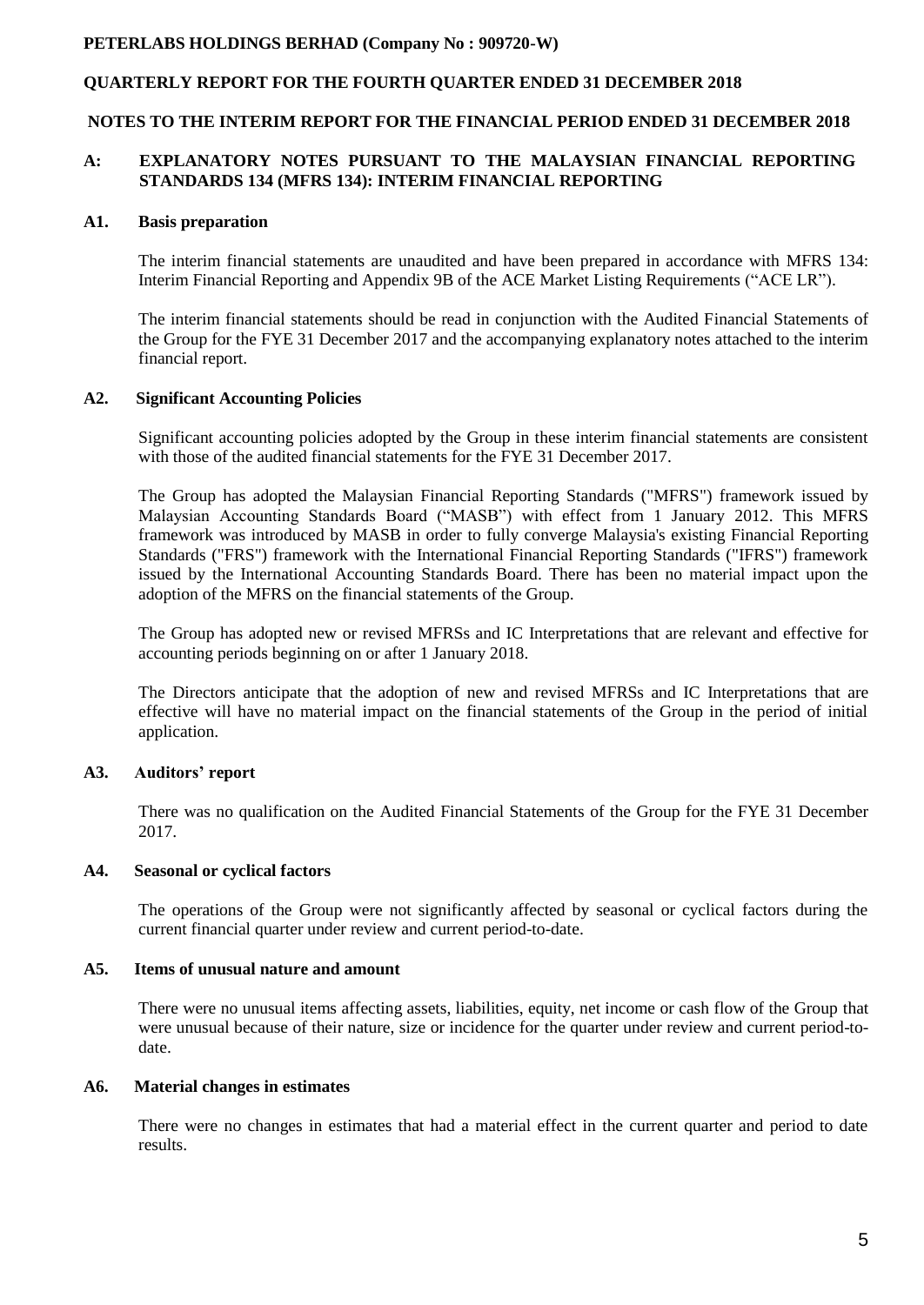# **QUARTERLY REPORT FOR THE FOURTH QUARTER ENDED 31 DECEMBER 2018 (CONT'D)**

## **NOTES TO THE INTERIM REPORT FOR THE FINANCIAL PERIOD ENDED 31 DECEMBER 2018 (CONT'D)**

## **A7. Profit for the period**

Profit for the current quarter and period-to-date ended 31 December 2018 is arrived at after charging / (crediting), amongst other items, the following:

|                                                         | <b>Ouarter Ended</b> | <b>Period To Date Ended</b> |
|---------------------------------------------------------|----------------------|-----------------------------|
|                                                         | 31.12.2018           | 31.12.2018                  |
|                                                         | <b>RM'000</b>        | <b>RM'000</b>               |
| Other income including investment income                | (11)                 | (545)                       |
| Unrealised foreign exchange gain                        |                      | (35)                        |
| Net Realised foreign exchange loss                      | (17)                 | 132                         |
| Interest expense                                        | 180                  | 797                         |
| Interest income                                         | (17)                 | (94)                        |
| Depreciation                                            | 447                  | 1,749                       |
| Impairment loss on trade receivables                    | 105                  | 119                         |
| Impairment loss on trade receivables no longer required | (91)                 | (148)                       |
| Bad debts written off                                   | 13                   | 13                          |
| Inventories written down                                | $\mathfrak{D}$       | $\mathfrak{D}$              |
| Reversal of inventories written down                    | $\left(1\right)$     | (54)                        |

## **A8. Segmental information**

The Group is organised into the following operating segments:

- a) Trading
- b) Manufacturing

| <b>Ouarter ended</b><br>31 December 2018 | <b>Trading</b><br><b>RM'000</b> | <b>Manufacturing</b><br><b>RM'000</b> | <b>Eliminations</b><br><b>RM'000</b> | <b>Consolidated</b><br><b>RM'000</b> |
|------------------------------------------|---------------------------------|---------------------------------------|--------------------------------------|--------------------------------------|
| <b>Revenue from</b>                      |                                 |                                       |                                      |                                      |
| External customers                       | 22,679                          | 1,018                                 |                                      | 23,697                               |
| Inter-segment revenue                    | 3,729                           | 9,532                                 | (13,261)                             |                                      |
| <b>Total revenue</b>                     | 26,408                          | 10,550                                | (13,261)                             | 23,697                               |
| Profit/ (Loss) before tax                | 1,946                           | (431)                                 |                                      | 1,515                                |
| Tax expense                              |                                 |                                       |                                      | (428)                                |
| Profit for the period                    |                                 |                                       |                                      | 1,087                                |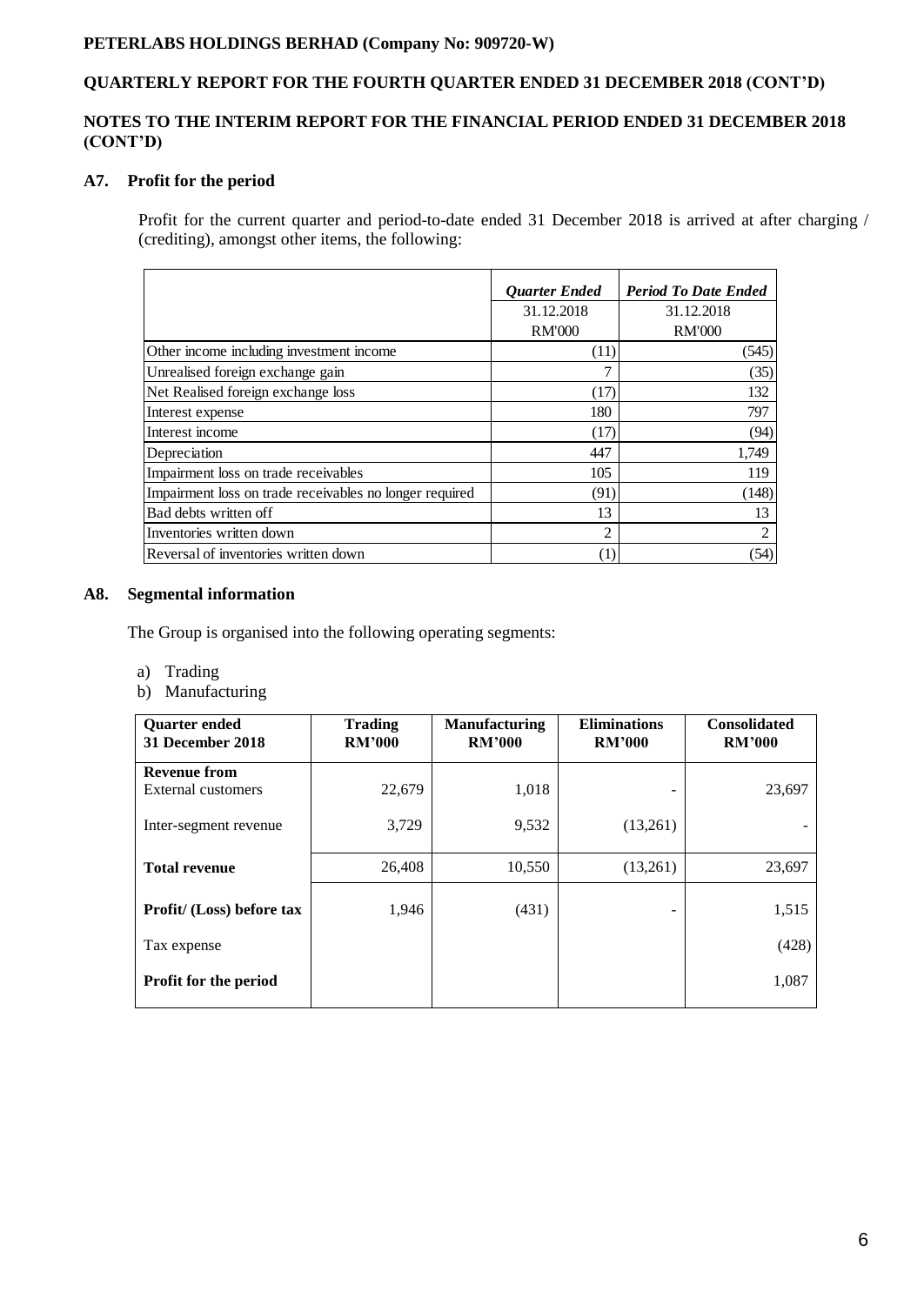## **QUARTERLY REPORT FOR THE FOURTH QUARTER ENDED 31 DECEMBER 2018 (CONT'D)**

#### **NOTES TO THE INTERIM REPORT FOR THE FINANCIAL PERIOD ENDED 31 DECEMBER 2018 (CONT'D)**

## **A8. Segmental information (cont'd)**

| <b>Period to Date ended</b><br>31 December 2018 | <b>Trading</b><br><b>RM'000</b> | <b>Manufacturing</b><br><b>RM'000</b> | <b>Eliminations</b><br><b>RM'000</b> | <b>Consolidated</b><br><b>RM'000</b> |
|-------------------------------------------------|---------------------------------|---------------------------------------|--------------------------------------|--------------------------------------|
| <b>Revenue from</b>                             |                                 |                                       |                                      |                                      |
| External customers                              | 87,241                          | 3,178                                 |                                      | 90,419                               |
| Inter-segment revenue                           | 6,419                           | 29,945                                | (36, 364)                            |                                      |
| <b>Total revenue</b>                            | 93,660                          | 33,123                                | (36,364)                             | 90,419                               |
| Profit/ (Loss) before tax                       | 6,611                           | (1,081)                               |                                      | 5,530                                |
| Tax expense                                     |                                 |                                       |                                      | (1,645)                              |
| <b>Profit for the period</b>                    |                                 |                                       |                                      | 3,885                                |

## **A9. Valuation of property, plant and equipment**

There was no valuation of the property, plant and equipment in the current quarter under review.

## **A10. Capital commitments**

There was no capital commitment as at date of this announcement.

#### **A11. Material subsequent events**

There were no material events subsequent to the reporting date up to the date of this report.

#### **A12. Changes in composition of the Group**

There was no change in composition of the Group for the current quarter under review.

#### **A13. Contingent liabilities or contingent assets**

|                                                                                                                     | Company                    |                                   |  |
|---------------------------------------------------------------------------------------------------------------------|----------------------------|-----------------------------------|--|
| Corporate guarantee given by the Company to financial<br>institutions for credit facilities granted to Subsidiaries | As at 31/12/2018<br>RM'000 | As at 31/12/2017<br><b>RM'000</b> |  |
| <b>Utilised</b><br>$\overline{\phantom{a}}$<br>Limit<br>$\overline{\phantom{a}}$                                    | 8.409<br>33,450            | 12,722<br>33,450                  |  |

## **A14. Significant related party transactions**

Save as disclosed in the Audited Financial Statements for the FYE 31 December 2017, there were no other significant related party transactions for the current quarter under review.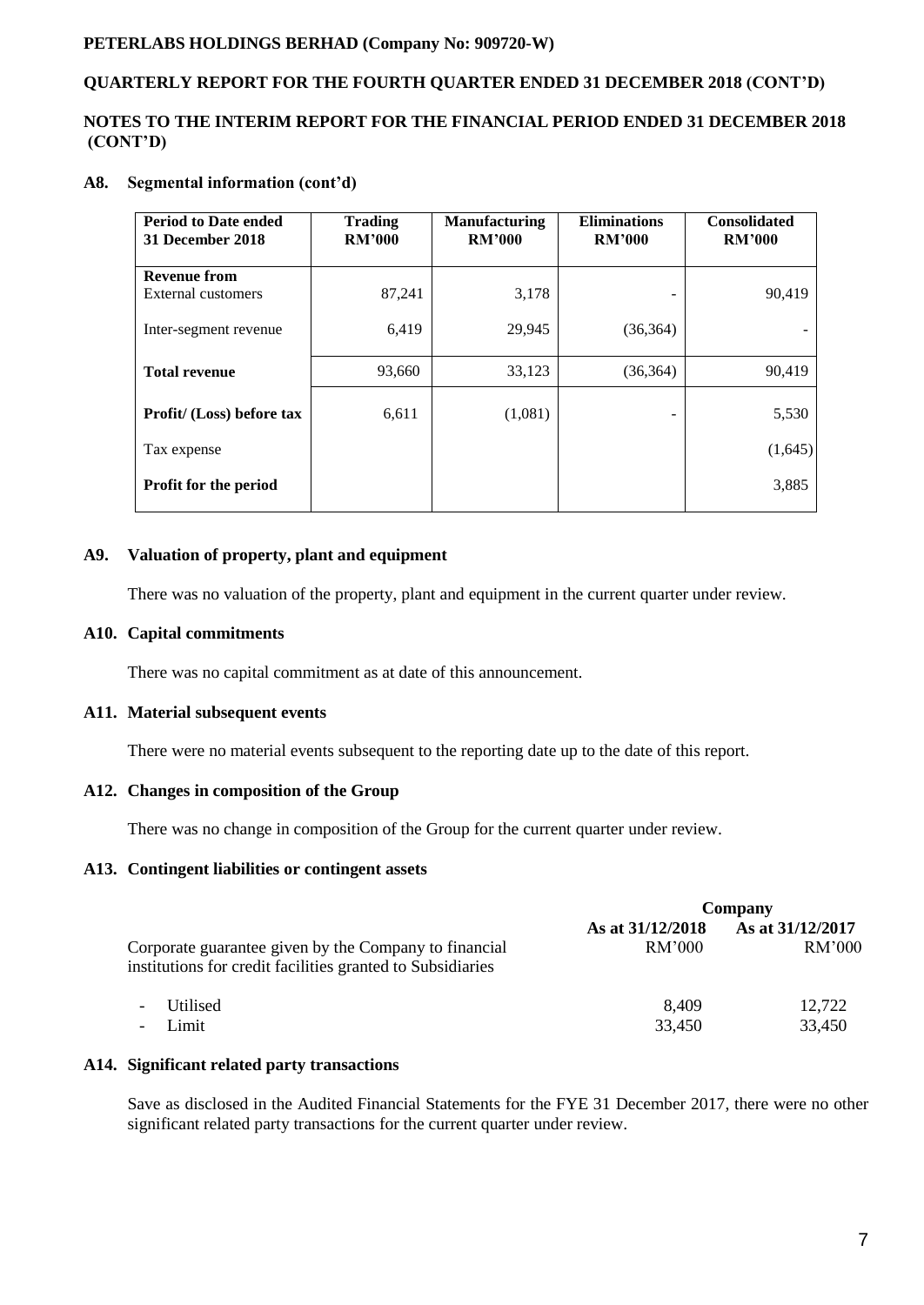# **QUARTERLY REPORT FOR THE FOURTH QUARTER ENDED 31 DECEMBER 2018 (CONT'D)**

## **NOTES TO THE INTERIM REPORT FOR THE FINANCIAL PERIOD ENDED 31 DECEMBER 2018 (CONT'D)**

## **A15. Issuances, cancellations, repurchase, resale and repayment of debt and equity**

There were no issuance, cancellation, repurchase, resale and repayment of debt and equity securities for the current financial quarter under review.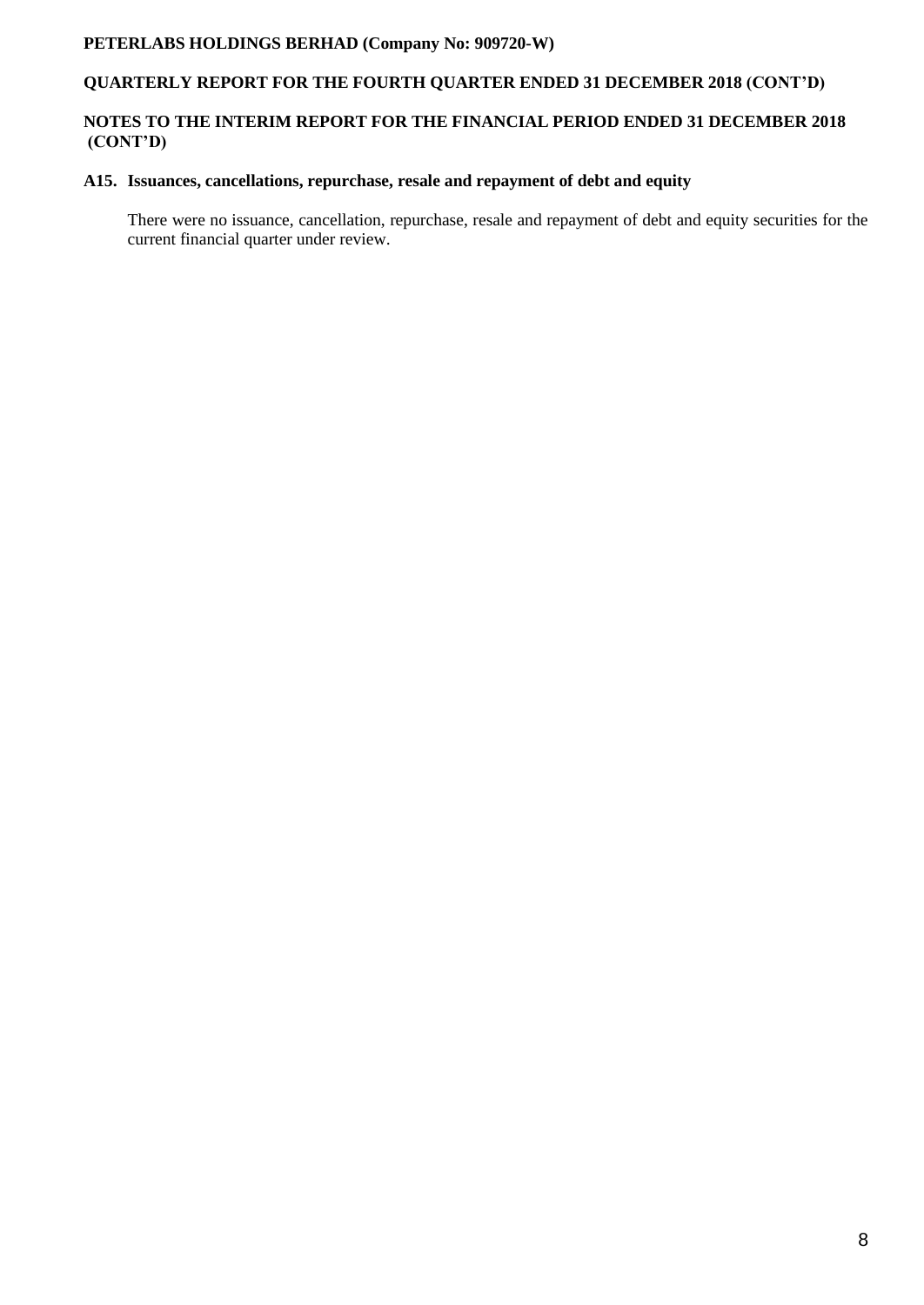## **QUARTERLY REPORT FOR THE FOURTH QUARTER ENDED 31 DECEMBER 2018 (CONT'D)**

## **B: ADDITIONAL INFORMATION PURSUANT TO THE ACE LR**

#### **B1. Review of performance**

|                                        | 4QFY18        | 4QFY17        | Variance | FY 2018       | FY 2017       | Variance |
|----------------------------------------|---------------|---------------|----------|---------------|---------------|----------|
|                                        | <b>RM'000</b> | <b>RM'000</b> | %        | <b>RM'000</b> | <b>RM'000</b> | %        |
| Revenue                                | 23,697        | 21,635        | 9.5%     | 90.419        | 94,735        | $-4.6%$  |
| <b>Operating Profit</b>                | 1,695         | 1,664         | 1.9%     | 6,327         | 6,248         | 1.3%     |
| Profit Before Interest And Tax         | 1,695         | 1.664         | 1.9%     | 6,327         | 6.248         | 1.3%     |
| Profit Before Tax                      | 1.515         | 1.544         | $-1.9%$  | 5,530         | 5,737         | $-3.6%$  |
| Profit After Tax                       | 1.087         | 1.158         | $-6.1%$  | 3,885         | 4,007         | $-3.0%$  |
| Profit Attributable to Ordinary Equity |               |               |          |               |               |          |
| Holders Of The Parent                  | 1,087         | 1,158         | $-6.1%$  | 3,885         | 4,007         | $-3.0%$  |

The Group registered RM23.697 million revenue for the current quarter which represents increase of RM2.062 million or 9.5% as compared to the revenue of RM21.635 million in the previous period's corresponding quarter. The Group registered profit before tax of RM1.515 million for the quarter under review which represents decrease of RM0.029 million or 1.9% as compared to the Group's profit before tax of RM1.544 million reported in the previous period's corresponding quarter. Profit before tax decrease due to higher selling and distribution expenses incurred in tandem with higher revenue achieved.

For the current quarter, trading segment registered revenue of RM22.679 million from the external customers and RM3.729 million from inter-company transactions and reported profit before tax of RM1.946 million for the quarter under review. In the previous period's corresponding quarter, the group achieved revenue of RM21.438 million from the external customers and RM1.088 million from inter-company transactions and reported profit before tax of RM1.337 million for the trading segment. The increase in profit before tax for the trading segment for the current quarter was mainly due to higher revenue achieved.

The manufacturing segment registered revenue of RM1.018 million from the external customers and RM9.532 million from inter-company transactions and reported loss before tax of RM0.431 million for the quarter under review. In the previous period's corresponding quarter, the Group achieved revenue of RM0.197 million from external customers and RM7.626 million from inter-company transactions and reported profit before tax of RM0.208 million for the manufacturing segment. The increase in loss before tax for the manufacturing segment for the current quarter was mainly attributable to higher operation cost incurred.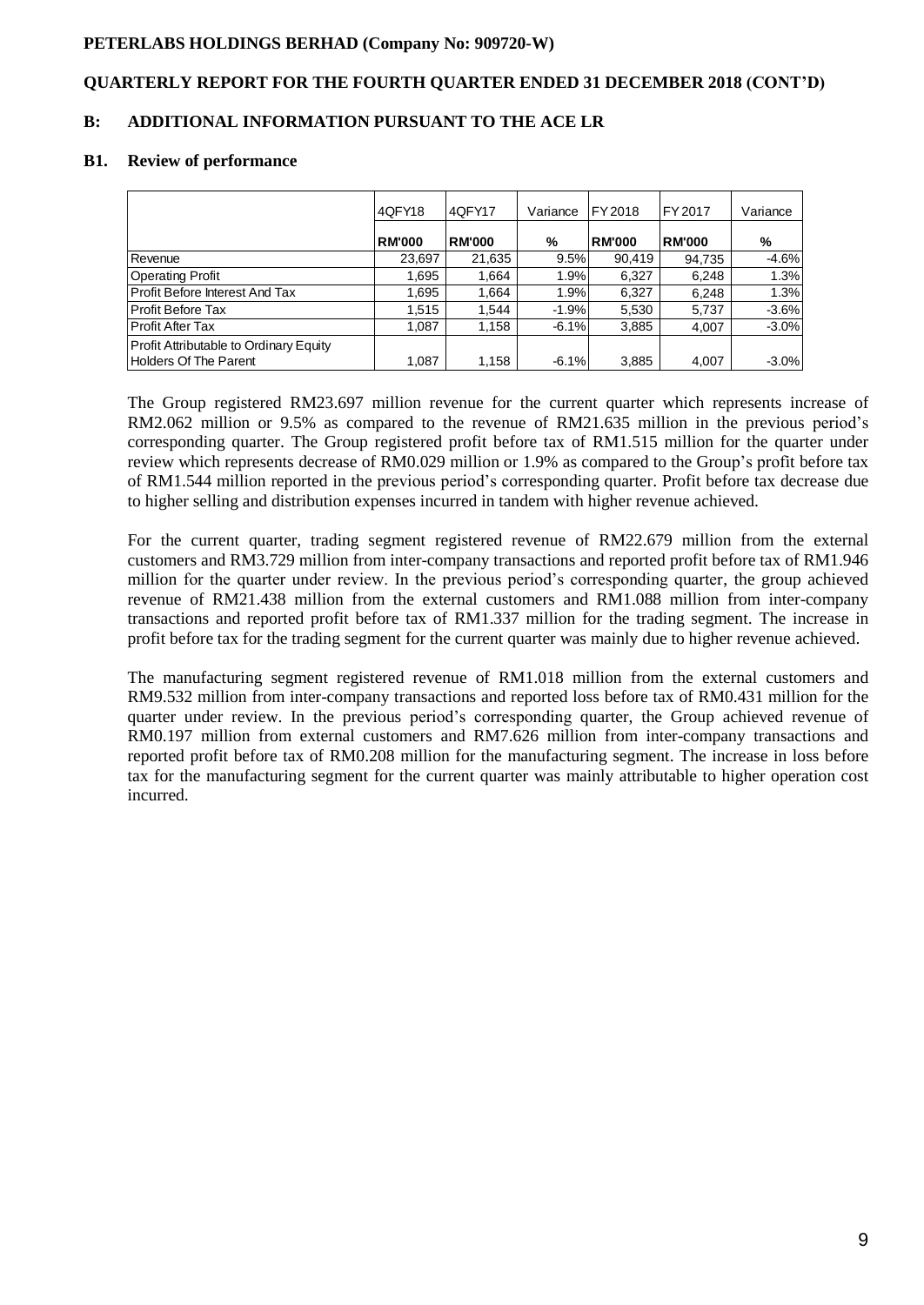### **QUARTERLY REPORT FOR THE FOURTH QUARTER ENDED 31 DECEMBER 2018 (CONT'D)**

|                                | 4QFY18        | 3QFY18        | Variance |
|--------------------------------|---------------|---------------|----------|
|                                | <b>RM'000</b> | <b>RM'000</b> | $\%$     |
| Revenue                        | 23,697        | 22,692        | 4.4%     |
| <b>Operating Profit</b>        | 1,695         | 1,743         | $-2.8%$  |
| Profit Before Interest And Tax | 1,695         | 1,743         | $-2.8%$  |
| <b>Profit Before Tax</b>       | 1,515         | 1,521         | $-0.4%$  |
| <b>Profit After Tax</b>        | 1,087         | 1,013         | 7.3%     |
| Equity Holders Of The Parent   | 1,087         | 1,013         | 7.3%     |

**B2. Material changes in the current quarter's results compared to the results of the immediate preceding quarter**

For the quarter under review, the Group registered increase in revenue of 4.4% from RM22.692 million to RM23.697 million and slight decrease in profit before tax of 0.4% from RM1.521 million to RM1.515 million as compared to preceding quarter ended 30 September 2018. The decrease in profit before tax was mainly attributable to higher maintenance cost from manufacturing segment. For the current quarter, trading segment achieved revenue of RM22.679 million and profit before tax of RM1.946 million as compared to revenue of RM22.240 million and profit before tax of RM2.015 million in the previous quarter, whilst the manufacturing segment achieved revenue of RM1.018 million and reported loss before tax of RM0.431 million as compared to revenue of RM0.452 million and loss before tax of RM0.494 million in the previous quarter.

#### **B3. Prospects**

We are at challenging business environment that are influenced by factors such as implementation of sales & service tax ,increase of minimal wages couple with weak consumer sentiment in the regional market and fluctuating currency, we will continue to uphold our healthy business practices to strive for our business sustainability and add value to our shareholders.

On 07 November 2018, we have inked a distribution agreement with Henan Chia Tai Biochemistry Trading Co., Ltd ("CTB") for the appointment of CTB as an exclusive distributor to distribute, market, sell and promote our products which consist of Osmofat 100, Osmofat 300 and related fat powder products in the People's Republic in China.

We are expecting the sale of the product will enlarge the Group's order book and to provide a steady stream of revenue for the Group over the next three years.

Barring any unforeseen circumstances, the Board of Directors is optimistic about the Group's prospect in next financial year ending 31 December 2019 remains positive with challenges ahead and target to achieve a better result than the current financial year of 31 December 2018.

## **B4. Profit forecast**

No profit forecast has been issued by the Group previously in any public document.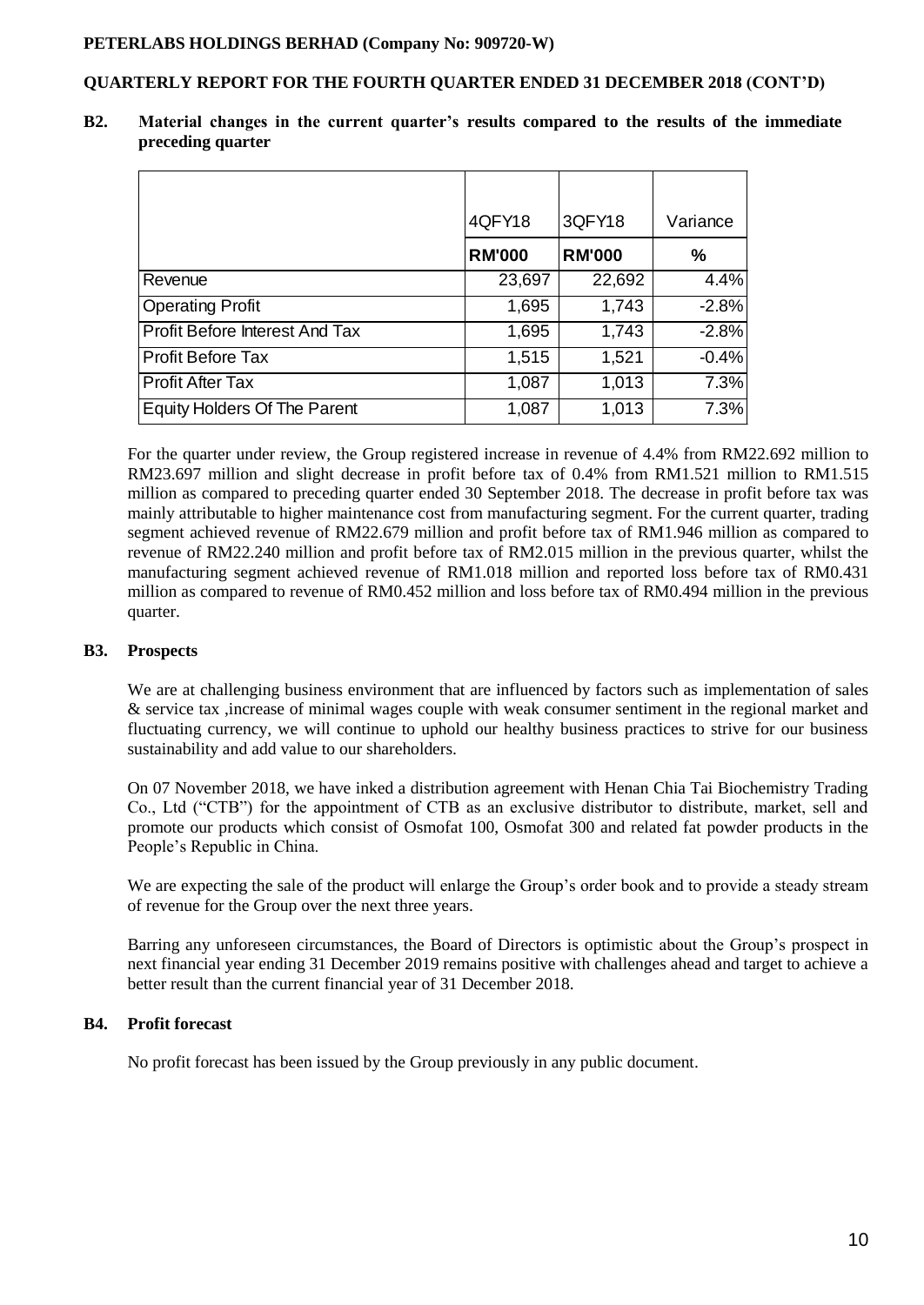## **QUARTERLY REPORT FOR THE FOURTH QUARTER ENDED 31 DECEMBER 2018 (CONT'D)**

#### **B5. Tax expense**

|                                  | <b>Current quarter ended</b><br>31.12.2018<br><b>RM'000</b> | <b>Current period-to-date</b><br>31.12.2018<br><b>RM'000</b> |
|----------------------------------|-------------------------------------------------------------|--------------------------------------------------------------|
| Income tax                       |                                                             |                                                              |
| -Current period                  | 559                                                         | 1,960                                                        |
| -Over provision in previous year | (14)                                                        | (76)                                                         |
| -Deferred taxation               | (117)                                                       | (239)                                                        |
|                                  | 428                                                         | 1,645                                                        |

The Group's effective tax rate for the current quarter and current period-to-date were higher than the statutory rate due to losses incurred by subsidiaries and certain expenses which were not deductible for tax purposes.

#### **B6. Profit from sale of unquoted investments and/or properties**

There was no disposal of unquoted investments or properties for the current quarter under review.

#### **B7. Quoted securities**

There was no acquisition and/or disposal of quoted securities for the current quarter under review.

#### **B8. Status of corporate proposals**

There were no other corporate proposals announced but not completed as at the date of this report.

## **B9. Group borrowings and debts securities**

The Group's borrowings as at 31 December 2018 were as follows:

|                               | Secured<br><b>RM'000</b>        | <b>Unsecured</b><br><b>RM'000</b> | <b>Total</b><br><b>RM'000</b> |
|-------------------------------|---------------------------------|-----------------------------------|-------------------------------|
| <b>Short term borrowings:</b> |                                 |                                   |                               |
| Finance lease liabilities     |                                 | 404                               | 404                           |
| <b>Bank borrowings</b>        | 4,965                           |                                   | 4,965                         |
| Total                         | 4,965                           | 404                               | 5,369                         |
|                               | <b>Secured</b><br><b>RM'000</b> | <b>Unsecured</b><br><b>RM'000</b> | <b>Total</b><br><b>RM'000</b> |
| Long term borrowings:         |                                 |                                   |                               |
| Finance lease liabilities     |                                 | 918                               | 918                           |
| <b>Bank borrowings</b>        | 3,444                           |                                   | 3,444                         |
| Total                         | 3.444                           | 918                               | 4,362                         |

All the Group's borrowings are denominated in Ringgit Malaysia.